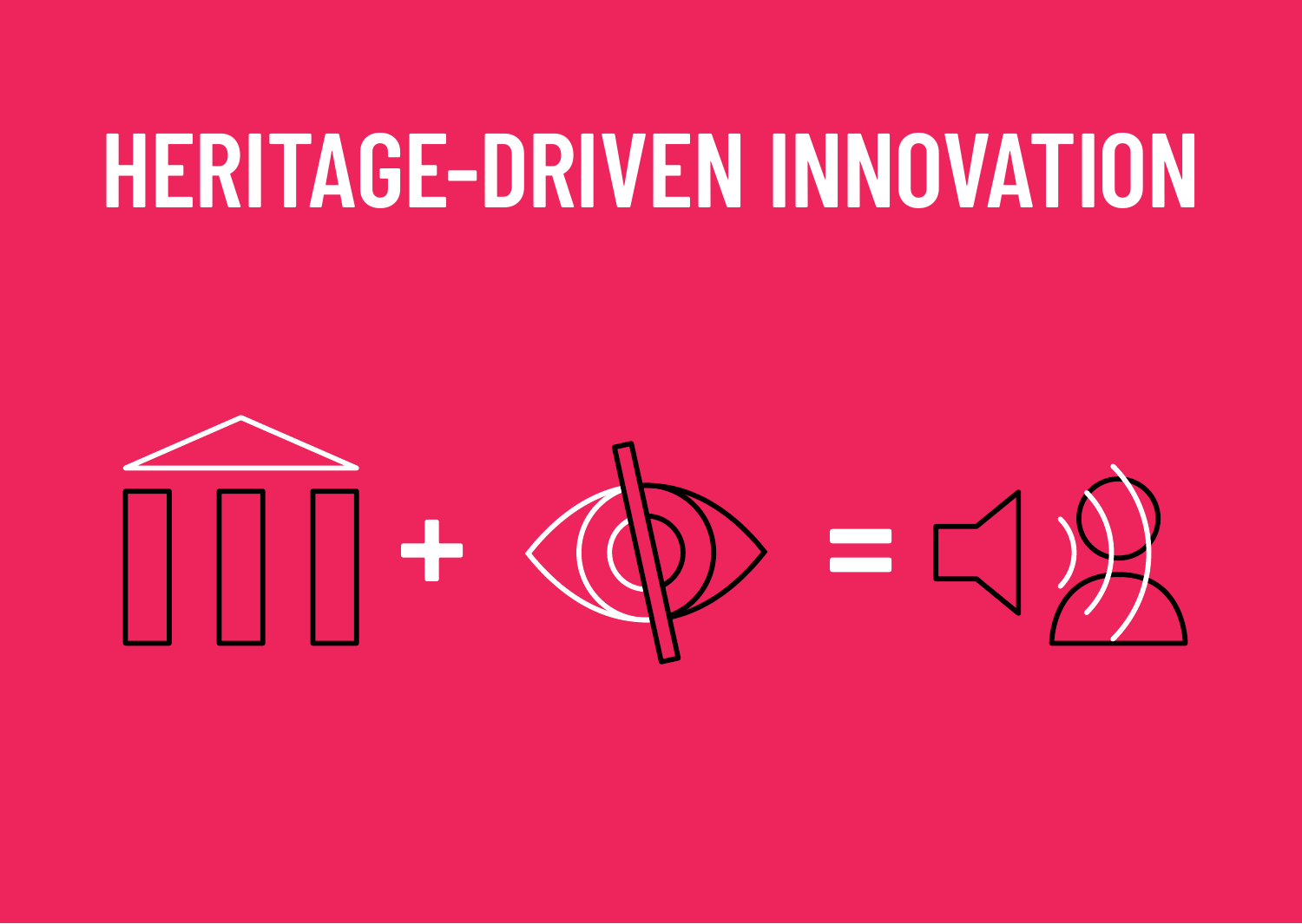Heritage-driven innovation refers to implementing new ideas to meet the specific needs of heritage assets (due to their unique values, materials, design techniques or other characteristics). These innovations can also be then transferred to other sectors.

### **ILUCIDARE www.ilucidare.eu**



This project has received funding from the European Union's Horizon 2020 research and innovation programme under grant agreement No 821394

Such innovations could consist in programmes that would train volunteering citizens in heritage conservation in areas where maintenance cannot be realised by professionals in a structured basis.

Simon Ruaut Graphic design : Simon Ruaut raphic design: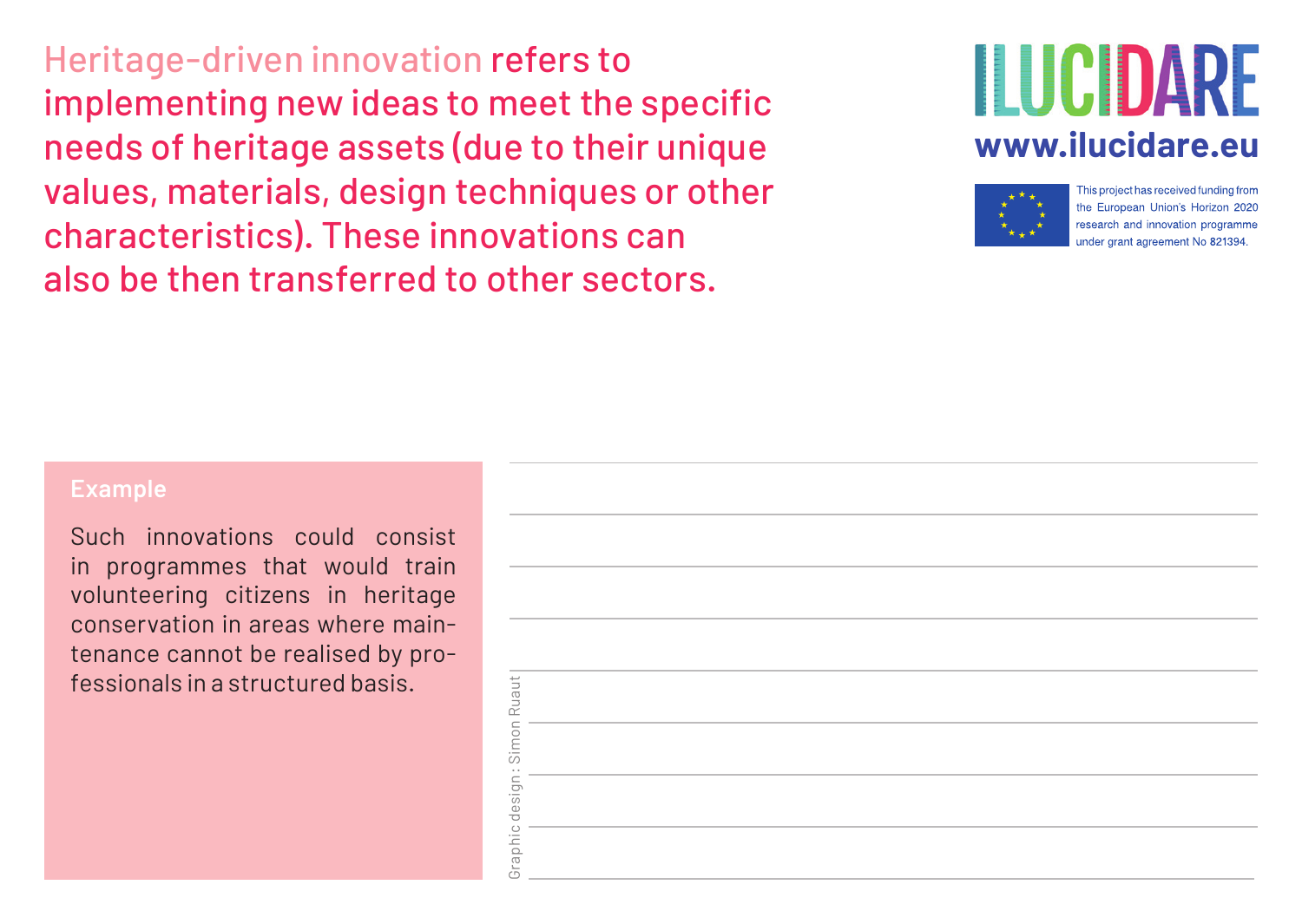## **ASSIMILATION OF INNOVATION**

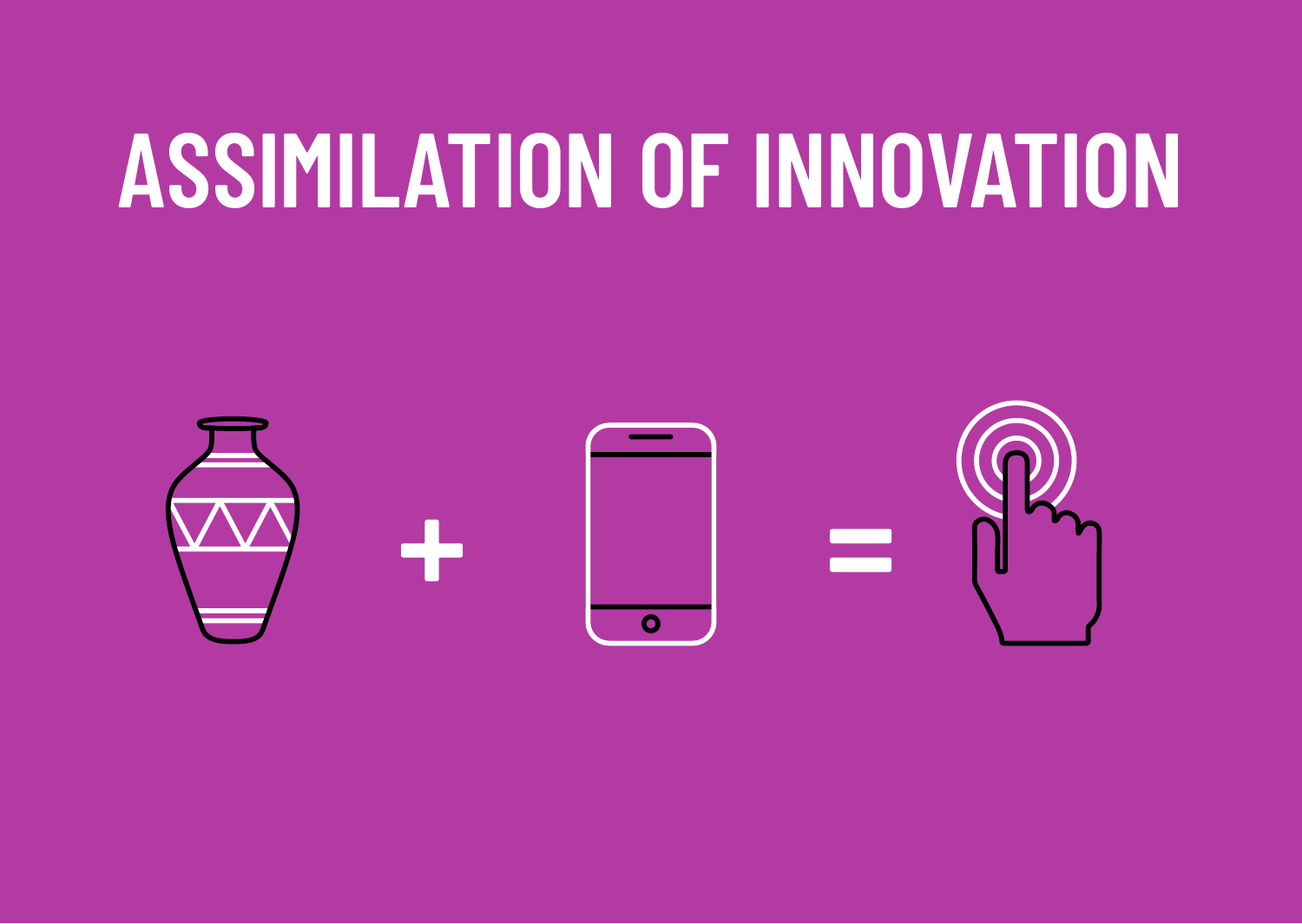Assimilation of innovation takes place when innovations developed in other fields are applied to heritage assets, thus allowing for: new uses, improvement of preservation, promotion of decision-making or provision of management support.

## ILUCIDARE **www.ilucidare.eu**



This project has received funding from the European Union's Horizon 2020 research and innovation programme under grant agreement No 821394

An example of assimilation of innovation would be the adaption in the field of heritage of a software that enables for massive content translation into communication ways suitable for disabled people.

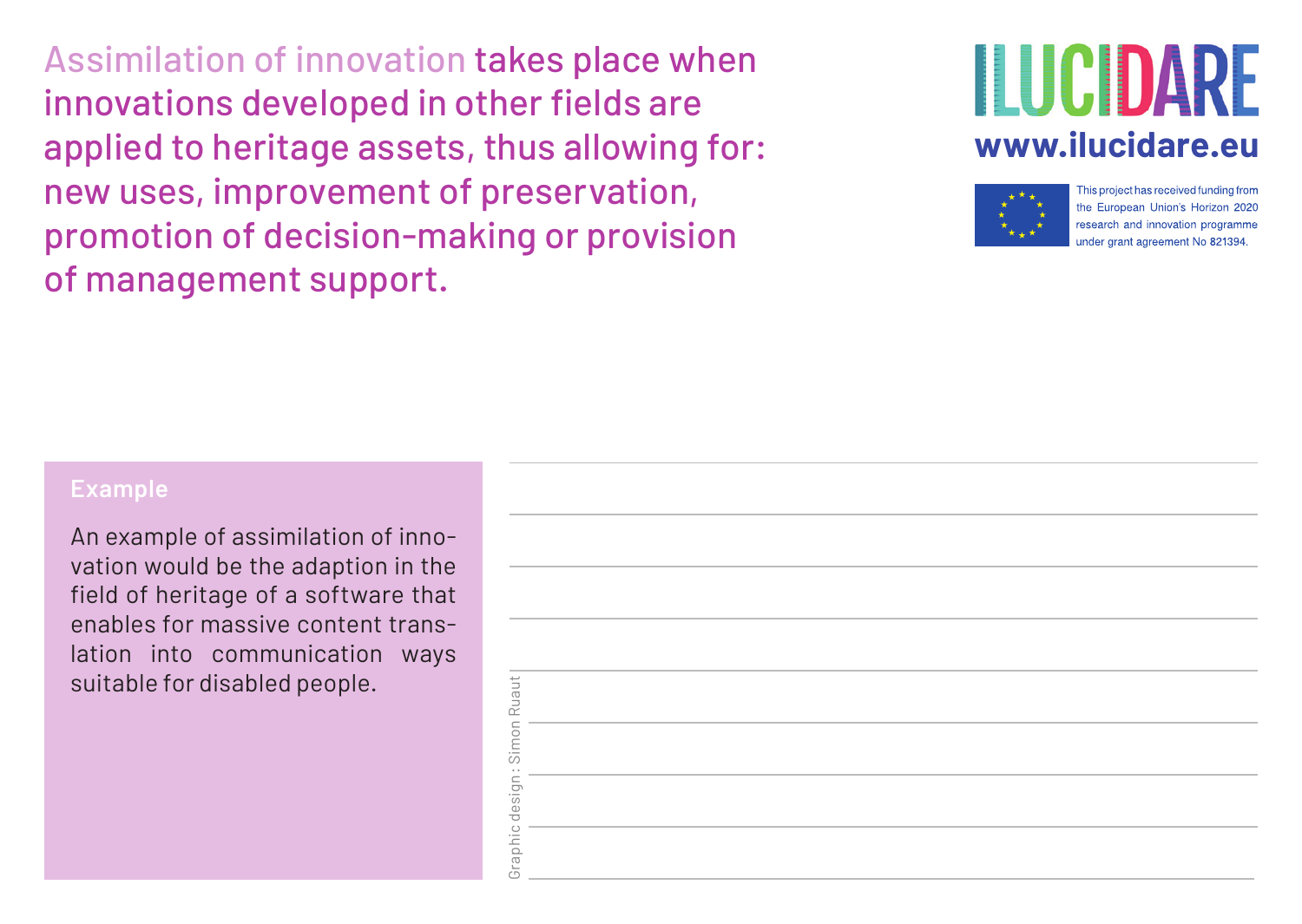## **HERITAGE AS A RESOURCE**

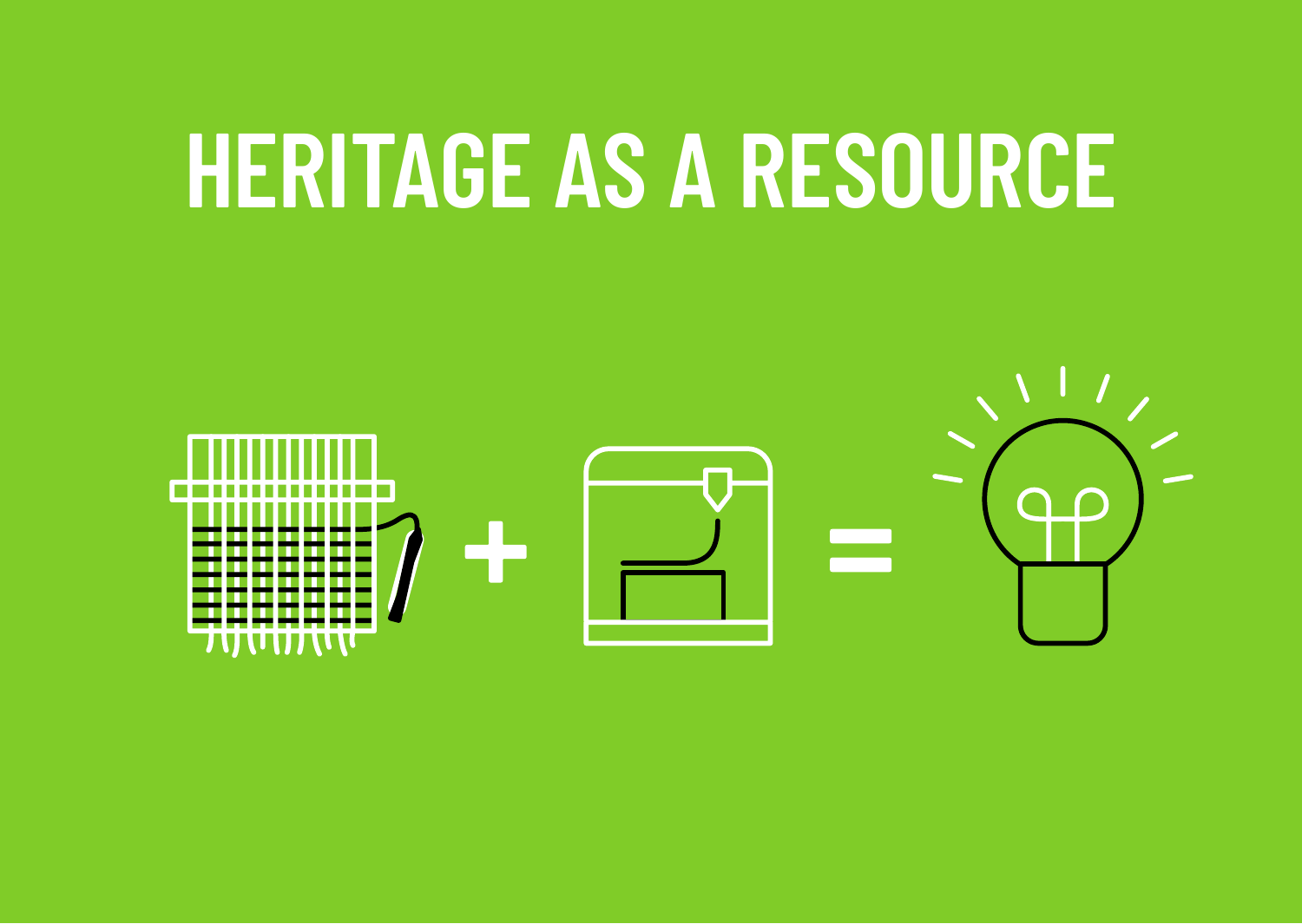Heritage as a resource occurs when heritage serves as the basis for the generation of new ideas or processes, and to foster new collaborations across disciplines.

### ILUCIDARE **www.ilucidare.eu**



This project has received funding from the European Union's Horizon 2020 research and innovation programme under grant agreement No 821394.

Heritage is a resource when traditional or forgotten craft techniques (such as weaving, pottery, tanning, stonework) are used in a contemporary context in new design and fashion collections or in architectural projects.

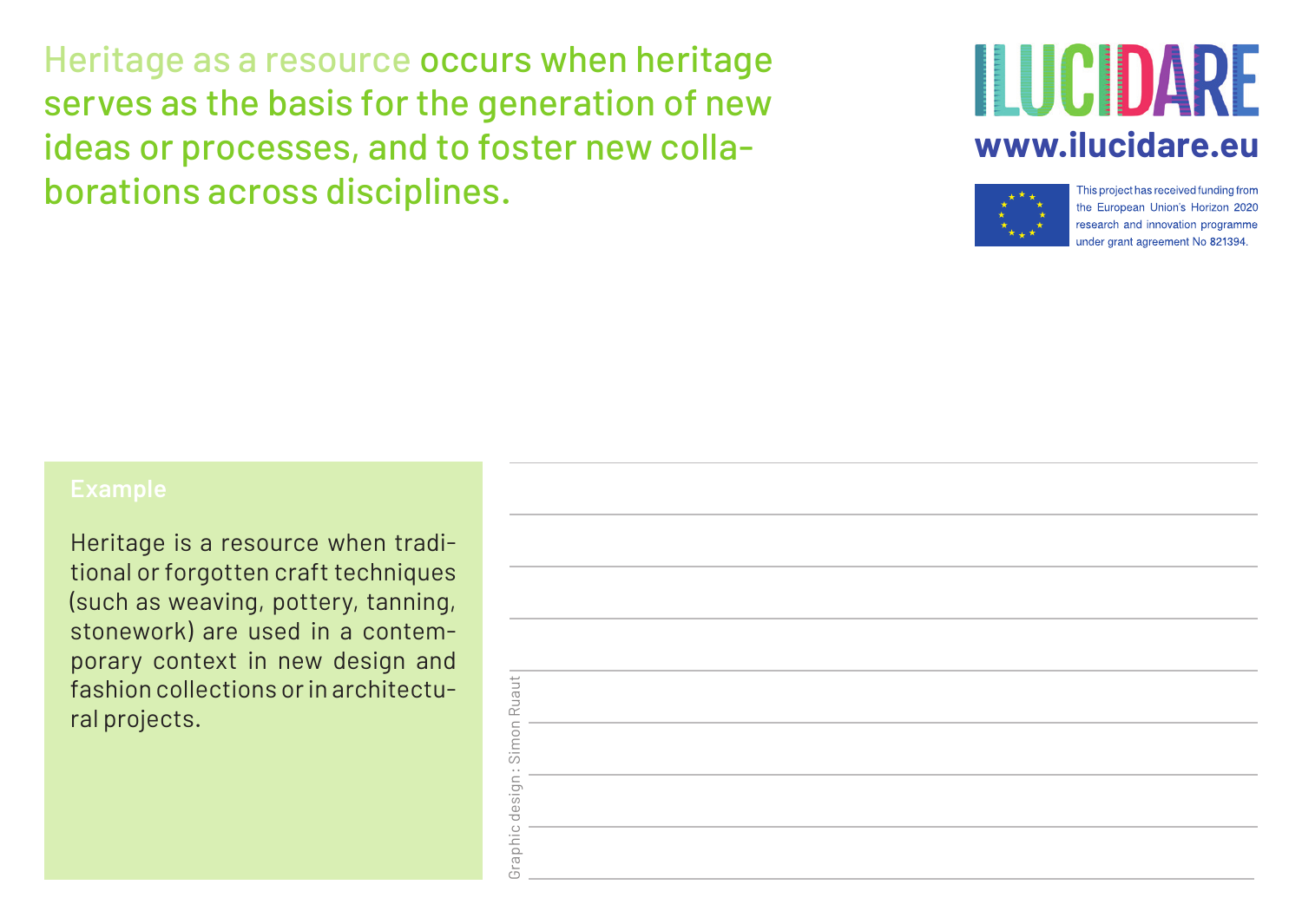# **HERITAGE-DRIVEN INTERNATIONAL RELATIONS**

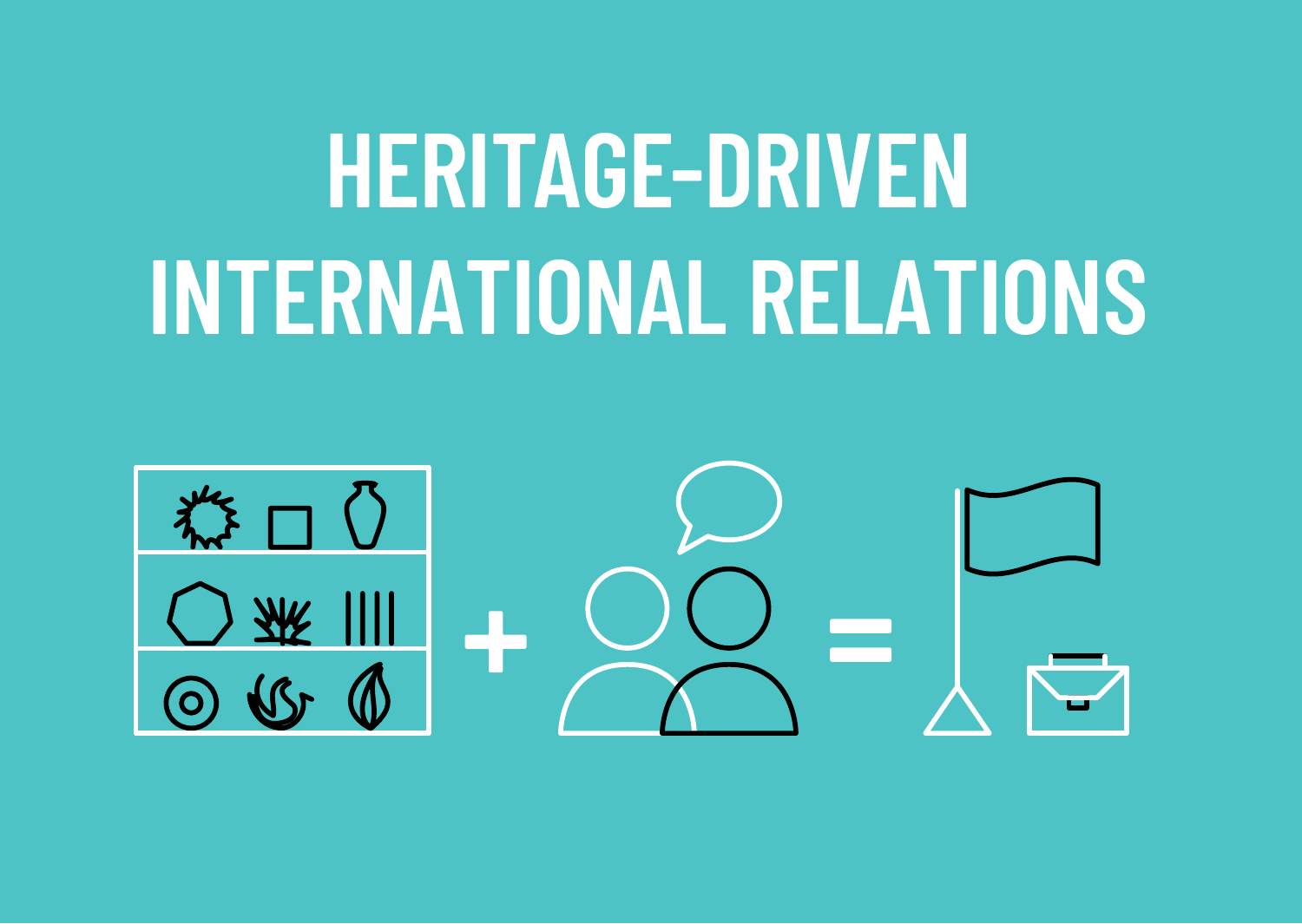**Heritage-driven international relations** implies that heritage is the starting point of diplomatic processes and international cooperation frameworks because of its specific political, social, cultural and economic impacts.

### **ILUCIDARE www.ilucidare.eu**



This project has received funding from the European Union's Horizon 2020 research and innovation programme under grant agreement No 821394

Heritage-driven international relations can consist in the request of international assistance by one country on the basis of an international convention for the protection of endangered heritage in case of conflict or natural disaster.

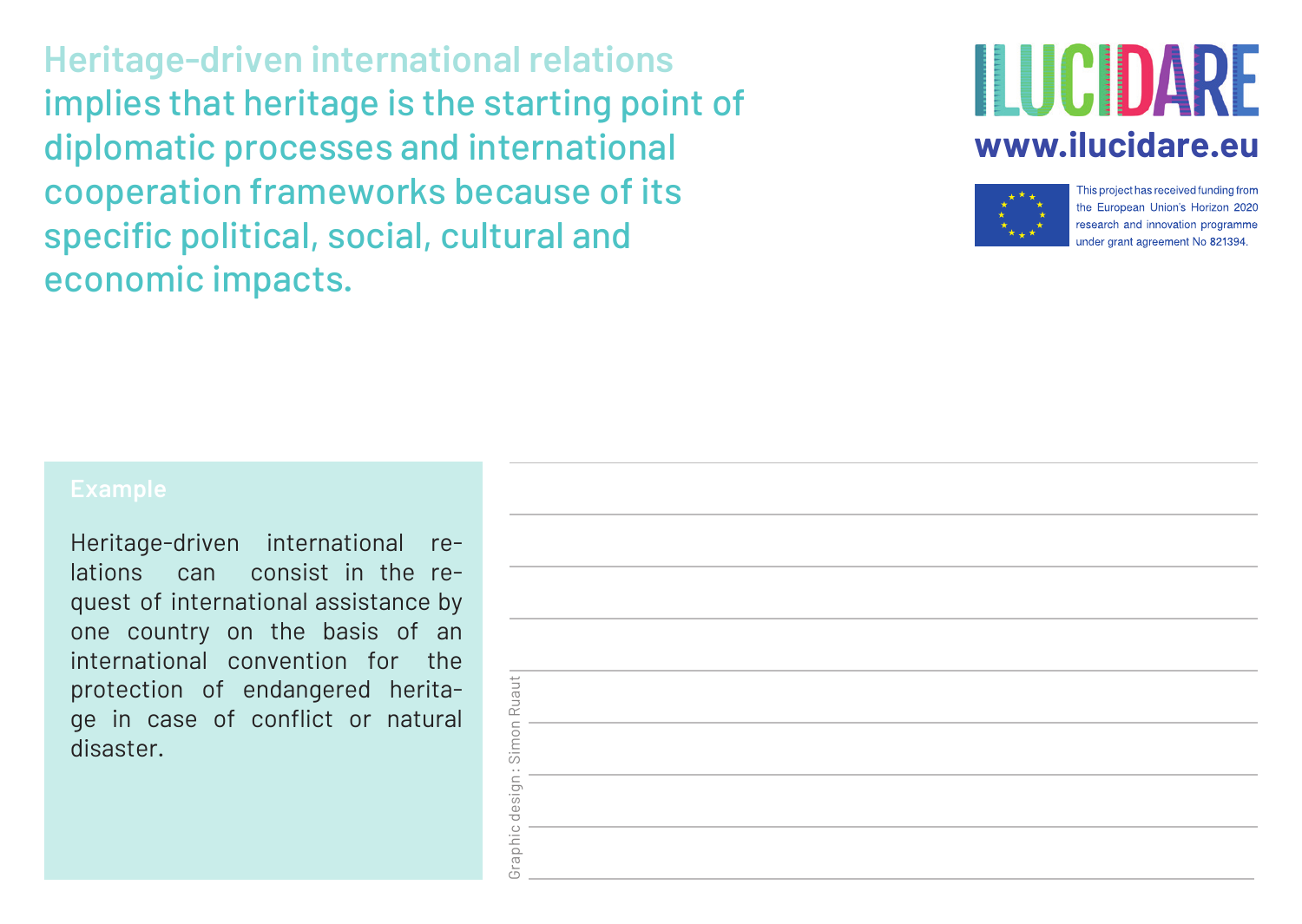# **HERITAGE WITHIN INTERNATIONAL RELATIONS**

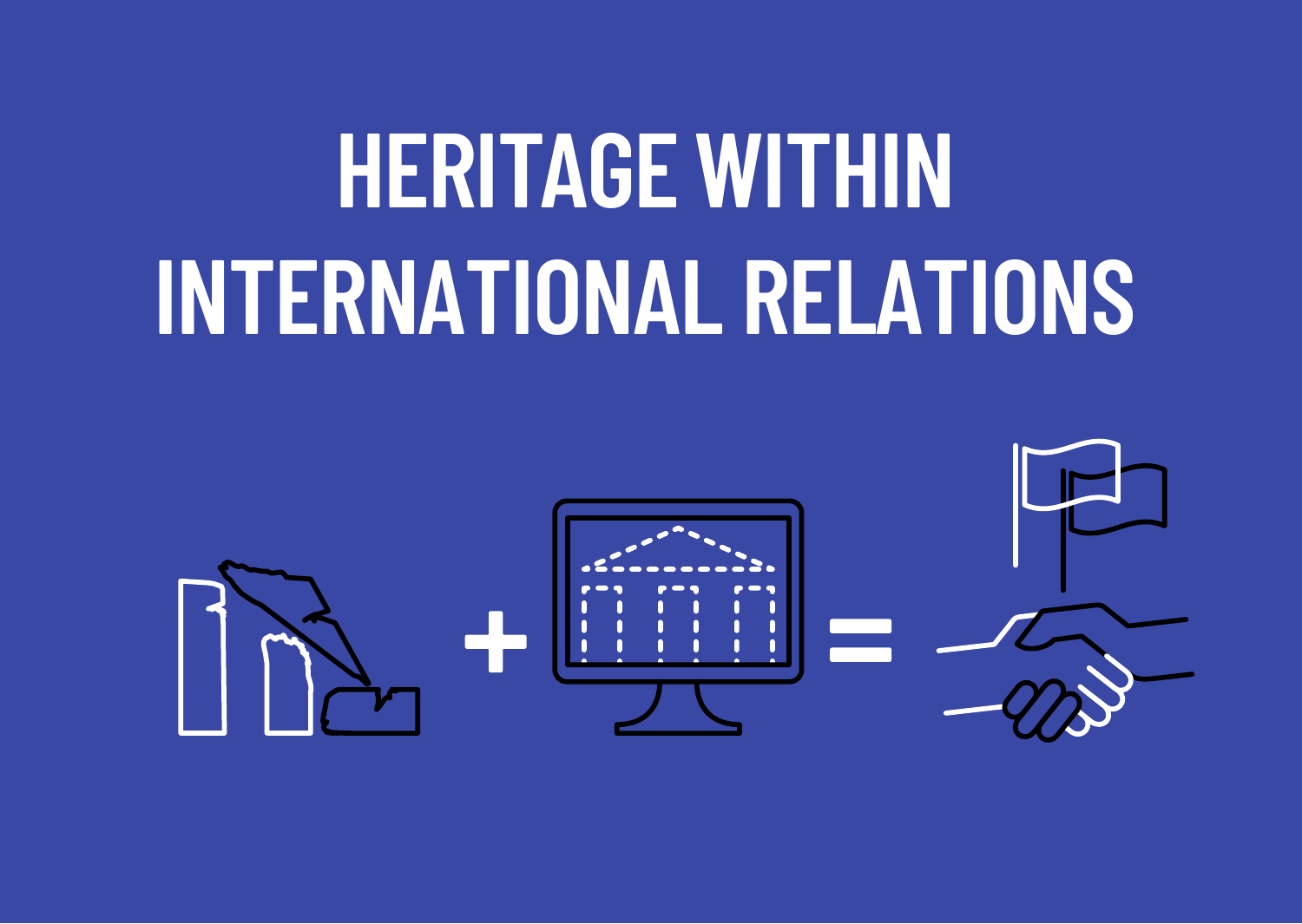**Heritage within international relations** implies that heritage is included, among other sectors, in broader diplomatic interactions and international cooperation frameworks with the aim of promoting better mutual understanding and exchanges, as well as conflict resolution and recovery.

## **ILUCIDARE www.ilucidare.eu**



his project has received funding from the European Union's Horizon 2020 research and innovation programme under grant agreement No 821394

### **Example**

For instance, the inclusion of measures for protection and promotion of heritage within a broader and structured socio-economic cooperation between countries or international organisations.

Simon Ruaut Graphic design : Simon Ruaut raphic design: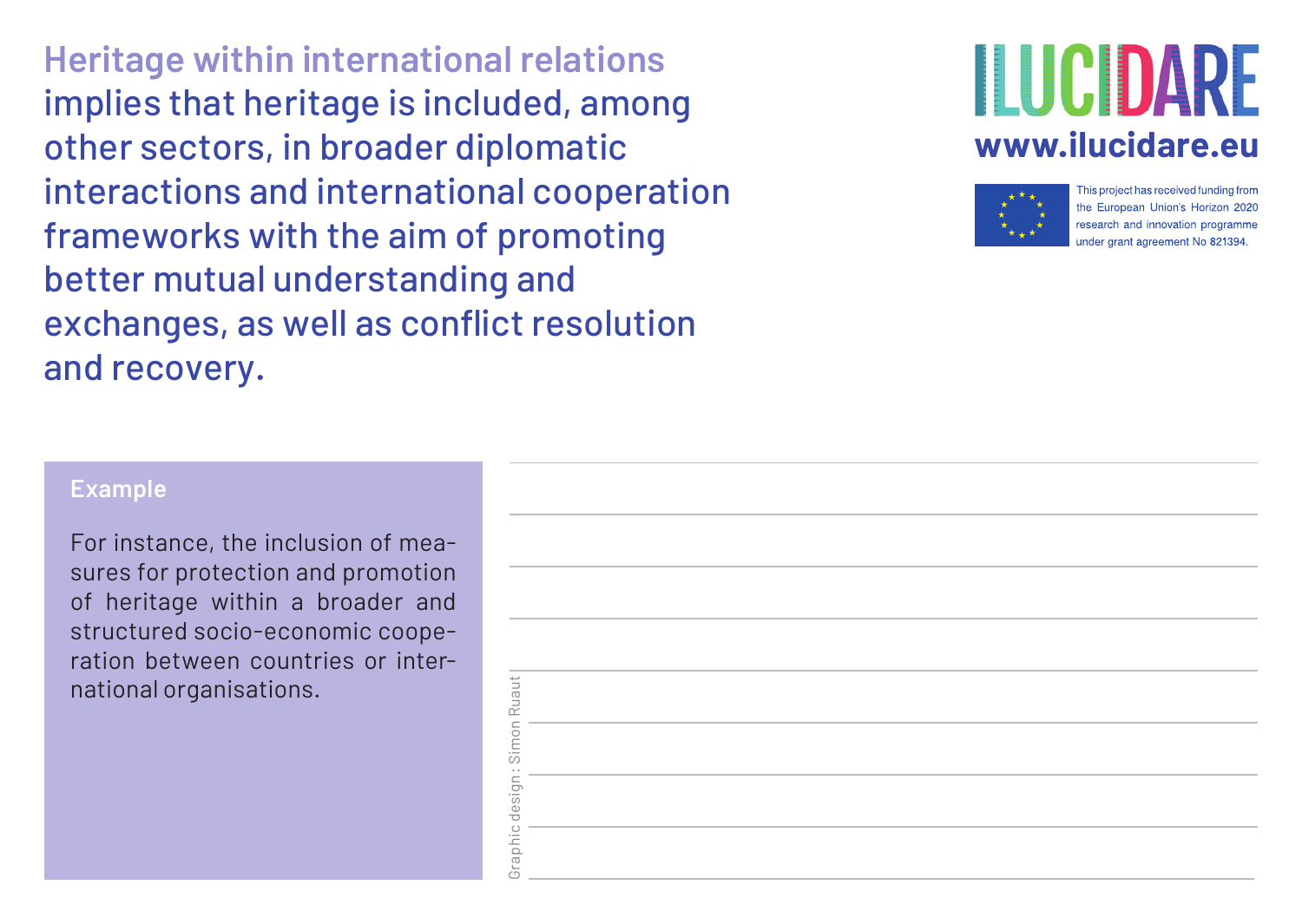## **SHARED HERITAGE**